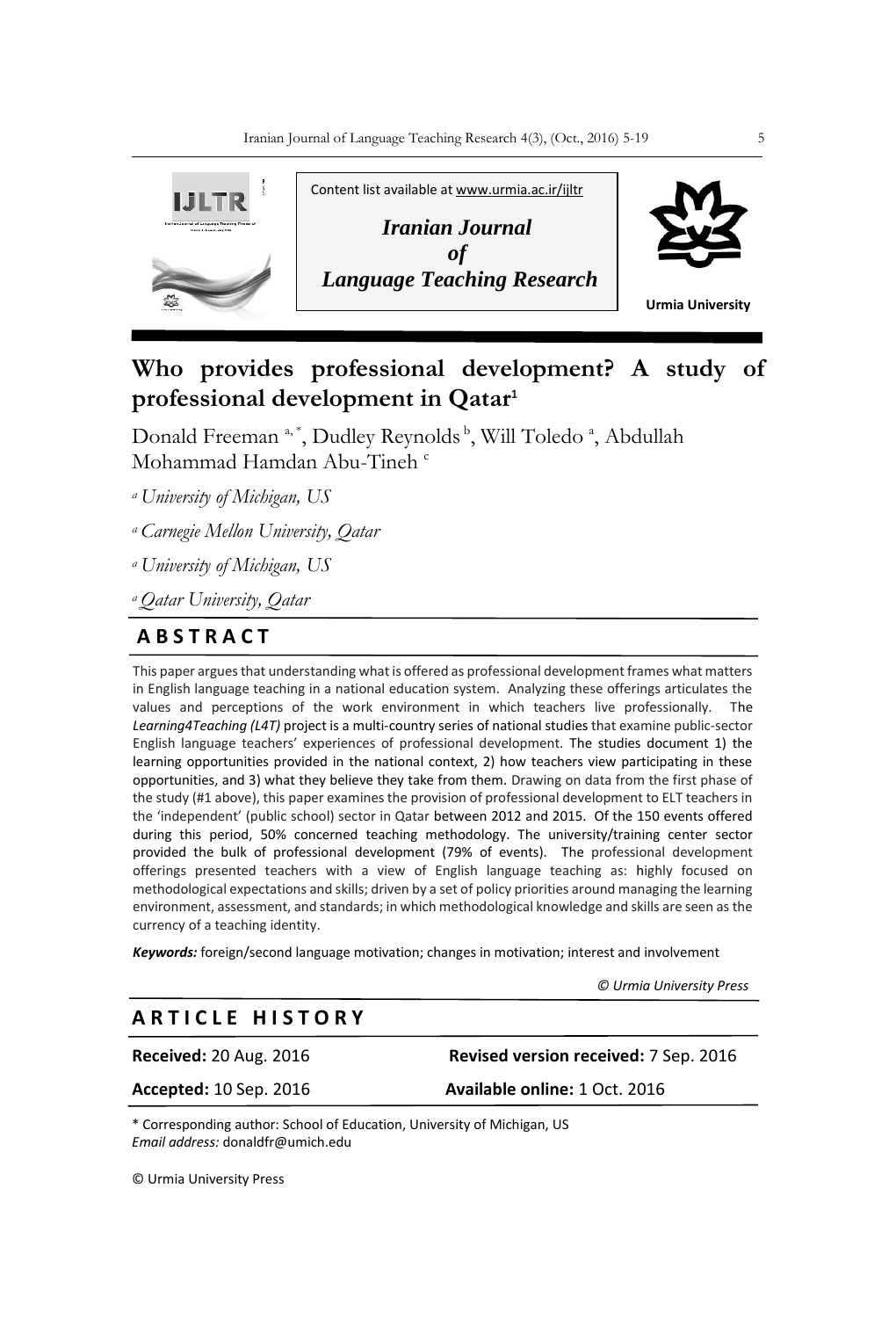# **Introduction**

#### *Rethinking ELT teachers' experiences of professional development*

Around the world, major resources are regularly devoted to professional development to improve classroom public-sector EFL teaching (e.g. Coleman, 2011). The impact is often questioned however, since the quality of classroom instruction remains uneven (Weddell, 2011). This lack of improvement is generally ascribed to teachers (e.g. Clark & Dede, 2009; Djukic, Fulmer, Adams, Lee, & Triola, 2012; Dimmock & Yong Tan, 2013); the common argument is that they do not take up the training they receive (Educational Development Corporation, 2011). However, this view is suspect for several reasons:

- If the lack of uptake from professional development were solely a matter of teacher resistance, then we could expect to find robust counterexamples specifically designed to counter it – professional development or reform projects in which teachers are heavily invested and which are therefore successful (Kennedy, 2005). These counterexamples are difficult to find.
- Teacher resistance—if it exists as a major factor influencing uptake from professional development – might result from a lack of relevance in what is offered. There is a general (what we call) 'assumption of coherence' that the professional development sponsored and provided by ministries and other national actors is consistently aligned with teachers' needs on the one hand, and educational policy goals on the other.
- These arguments rely on a relatively small research base (Birman, Desimone, Porter, & Garet, 2000; Desimone, Porter, Garet, Yoon, & Birman, 2002; Little, 1993).
- There have been very few studies that examine uptake from the perspective of the teachers themselves (see TALIS 2009 for an exception).

Thus the challenge to the training and research communities is how to re-examine our assumptions and understanding of how professional development works across large-scale settings. This reexamination, we argue, must start with documenting teachers' experiences of professional development: what they see as learning opportunities, how they view participating in these opportunities, and what they believe they take from them. These examinations of their experiences are critical in unpacking what teachers believe they learn from professional development, and how they use these ideas and skills in their classroom teaching.

#### **The Learning4Teaching Project<sup>2</sup>**

#### *A transnational research initiative*

This paper contributes to that rethinking by examining the provision of professional development in one national context—Qatar-- to one segment of the national teaching force – English language teachers (ELT). The data are drawn from a larger, transnational research initiative that studies public-sector English language teachers' experiences of professional development. The *Learning4Teaching (L4T)* project is a multi-country series of national studies that document publicsector ELT professional development in Chile, Turkey and Qatar.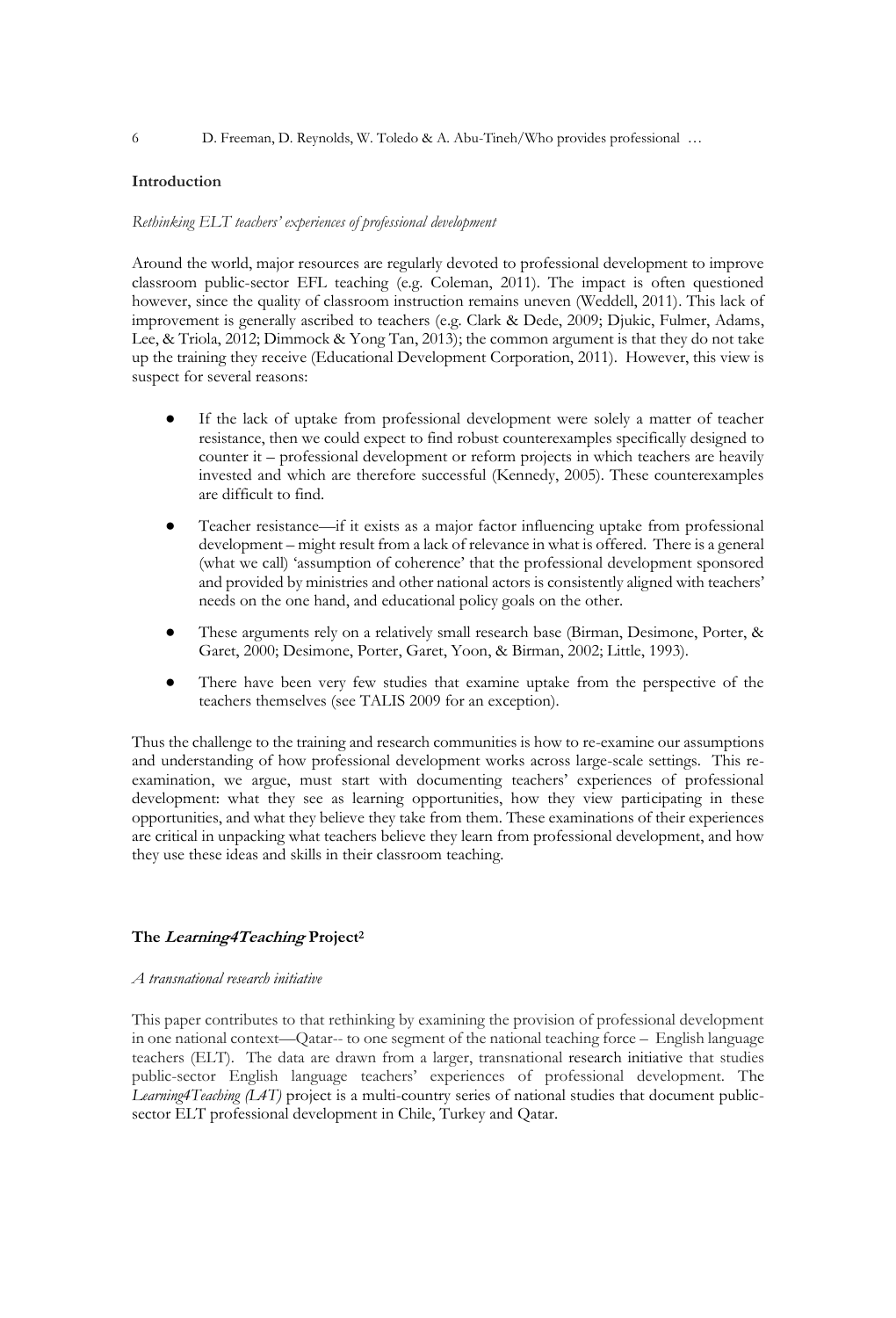#### Table 1

*Design of Learning4Teaching Project studies*

| PHASE I: 'Inventory'                                                                                                                                    | PHASE II: 'Participation'                                                                                                       | PHASE III: 'Uptake'                                                                                                                                         |  |
|---------------------------------------------------------------------------------------------------------------------------------------------------------|---------------------------------------------------------------------------------------------------------------------------------|-------------------------------------------------------------------------------------------------------------------------------------------------------------|--|
|                                                                                                                                                         |                                                                                                                                 |                                                                                                                                                             |  |
| A national inventory that<br>catalogues professional<br>development opportunities<br>available to public-sector ELT<br>teachers in the last three years | A web-based national survey<br>that documents ELT teachers'<br>participation in these professional<br>development opportunities | An on-line teaching log in<br>which selected teachers from<br>Phase II report on how they have<br>used professional development<br>ideas in their teaching. |  |

The project's studies are based in a phenomenographic logic model, 'making sense of professional learning' (represented in Table 2 below). The logic model argues that teachers learn through professional development when there is a connection made between the learning opportunities that are available [**A** below], how teachers gain access and participate in them [**B** below]; what they 'take' from that involvement [**C** below], and how they use the knowledge and skills in their teaching [**D** below] (Blömeke, 2012; Richter, Kunter, Klusmann, Lüdtke, & Baumert, 2014).

#### Table 2

*The L4T PROJECT LOGIC MODEL - Making Sense of Professional Learning*

| <b>Professional Learning &gt;&gt;</b> |                   | Teacher participation | >                    | Classroom use       |
|---------------------------------------|-------------------|-----------------------|----------------------|---------------------|
| <b>ARGUMENT</b>                       | ſΑl               | [B]                   | [C]                  | וסו                 |
|                                       | A given           | Participating         | Individual uptake of | Using the ideas and |
| <b>PREMISE</b>                        | professional      | and making            | ideas and practices, | practices in the    |
|                                       | development       | sense of <i>an</i>    | which                | classroom           |
|                                       | activity offers   | opportunity to        | Pcan lead to?        |                     |
|                                       | an opportunity to | learn                 |                      |                     |
|                                       | learn             | Pcan lead to?         |                      |                     |
| <b>RESEARCH</b>                       | Professional      | Individual            | Individual           | Individual          |
| <b>CONSTRUCT</b>                      | learning          | teacher               | teacher uptake       | teacher use         |
|                                       | opportunities     | participation         |                      |                     |

#### *A typology of professional development provision in ELT*

Teachers usually participate in a great deal of professional development throughout their careers (Little, 1993). Professional development opportunities are typically offered by a wide range of providers, including for- and non-profit organizations, local educational authorities, tertiary institutions, and governmental agencies. These opportunities to learn new skills and strategies, which it is usually assumed teachers will use in their own classrooms, are an important dimension of the teaching profession (Garet, Porter, Desimone, Birman, & Yoon, 2001). While providers generally articulate specific foci for the professional development activities they offer, the impact goes well beyond these explicit goals. What providers offer signifies *de facto* what their organizations see as important skills and knowledge for teachers to learn. In this sense, *the provision of professional development—in all its aspects—creates its meaning for participants*. Therefore, a broader analysis of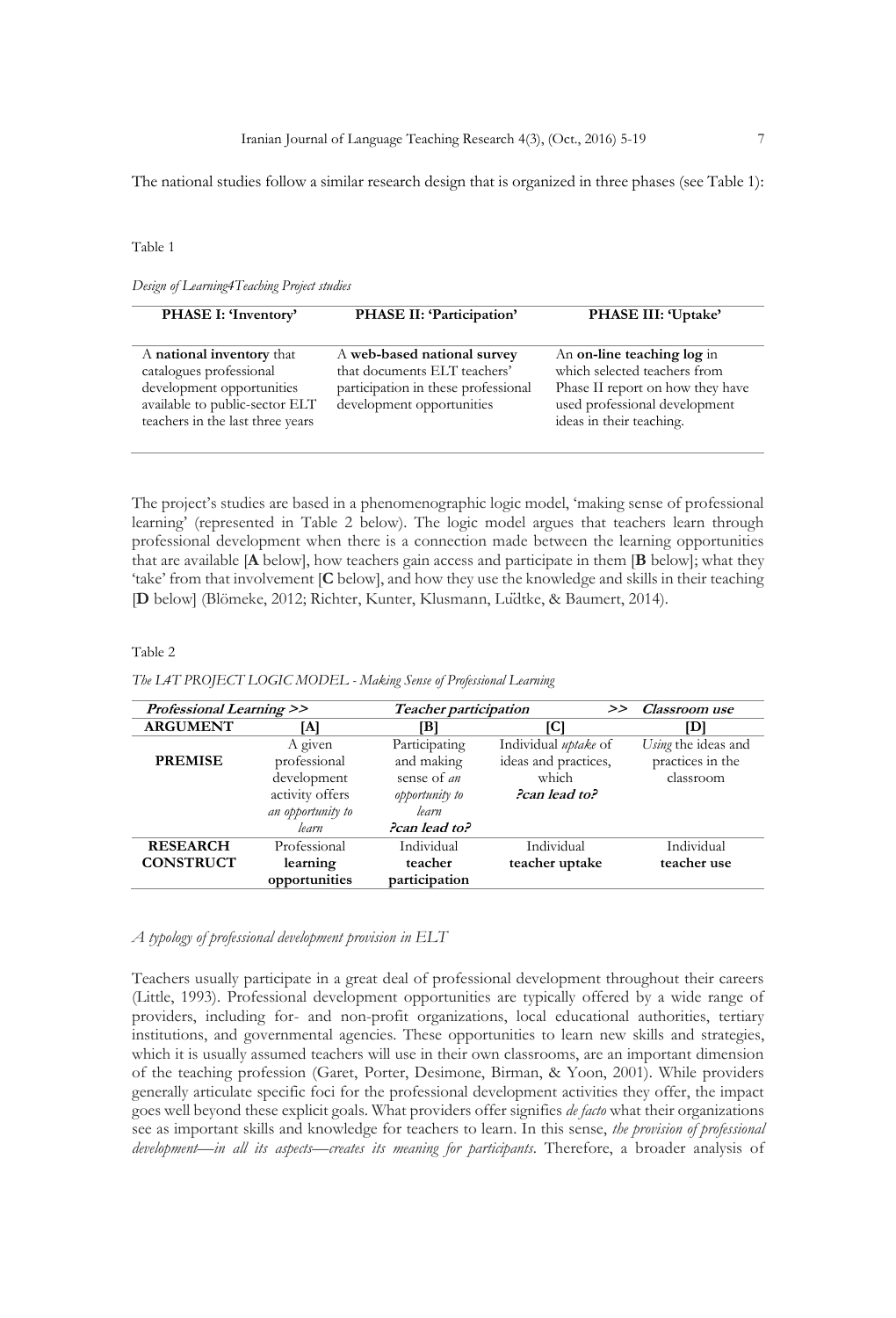offerings can offer insight into the values, norms, and beliefs promoted by the professional development, and the potential meanings it generates for teachers.

In many countries, including Qatar, the country that is the focus of this study, professional development is a major responsibility of a national education ministry. With a single provider overseeing at the national level what is offered to teachers, one might assume that professional development would align with national policies on the one hand, and the prescribed classroom needs on the other. However, despite this 'assumption of coherence' (mentioned above), there are often what Avalos (2000, p. 463) called "centers of control", with differing, sometimes competing visions and agendas. Across the three country studies, we have identified five broad sectors: 1) the *national government*; 2) *local education authorities*; 3) *universities / training centers*; 4) *extra-governmental organizations*3, which include national and international providers as well as quasi-diplomatic organizations (such as the British Council), professional associations (like IATEFL, TESOL International Association, and/or their local affiliates), and testing organizations; and 5) *ELT materials suppliers* (such as publishers, technology providers etc.). As 'centers of control', providers in these different sectors may work in concert with one another; at other times one provider (e.g. the national government) may operate through others (e.g. local education authorities or universities); and at still other times they may operate independently of each other.

In the case of Qatar, we found three sectors offering professional development to public-sector ELT teachers: the *national government*, *universities/training centers*, and *extra-governmental providers*, which are in this case local branches of international organizations. As argued above, these organizations generally have policy rationales, which shape the topics, formats, and quantity of the professional development activities they offer. These rationales, which may or may not be communicated to participants, are in any case only part of the picture, however. Surfacing the meanings implicit in the 'what' and 'how' of this provision is an important part of better understanding how professional development may influence classroom practices, as well as the ways in which such national efforts align with teachers' experiences.

### *The organization of the paper*

This paper begins to surface these potential meanings by focusing on the providers' perceptions of professional development they offer. With fewer than 160,000 school-age children4, Qatar has a highly centralized education system, which offers the opportunity to study how policies are carried through to implementation. To this end, the study examined the question: *How do Qatari professional development providers perceive what public-sector English language teachers need to know?* We were interested in their perspectives on what is needed, and therefore valued, in ELT classroom teaching, and how these perspectives are articulated through the events they offered. We begin with a brief discussion of the Qatari educational system as context for the study. We then outline the findings from the inventory phase, specifically how the providers organize *the learning opportunities* (see column A in Figure 1-- Logic Model). This discussion is organized to address the following points:

- What professional development opportunities are provided to public-sector ELT teachers?
- Which organizations/sectors offer these opportunities?
- What topics are offered by which sectors?

We then turn to the findings, and an analysis of what they may suggest about how provision of professional development defines perceptions of what matters in ELT teaching in the Qatari context.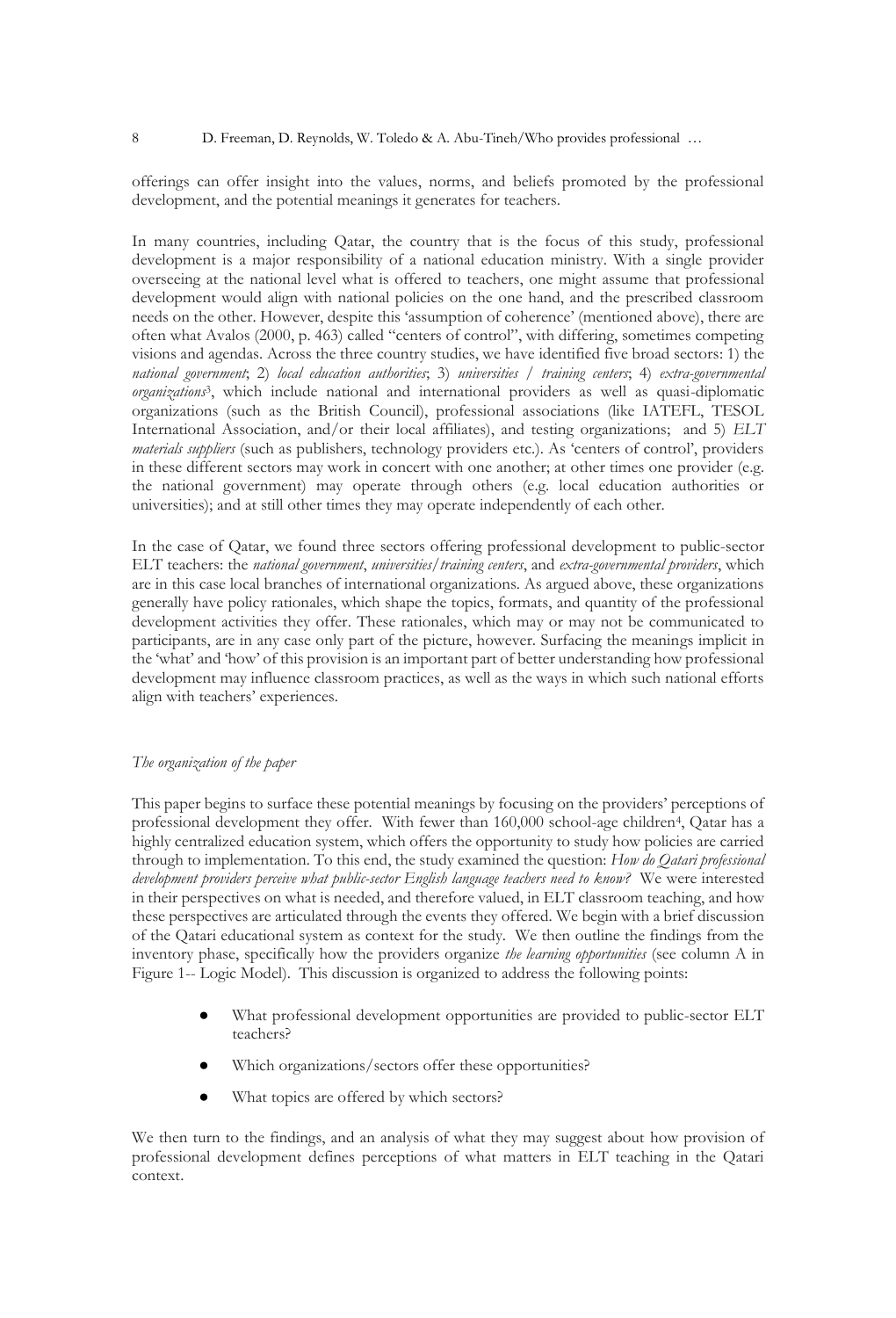#### *The Qatari educational system as context*

Since the initiation of a series of educational reforms known as 'Education for a New Era' in 2004, the Qatari educational system has been in a period of more or less constant change. The 2004 reforms were originally intended to promote school-level autonomy, accountability mechanisms including standards-based assessments, a variety of type of schools, and school choice for parents (Zellman, Ryan., Karam, Constant, Salem, Gonzalez, Al-Obaidli, 2009, p. 5). As part of the reform, a new type of school modeled after U.S. charter schools and known locally as 'independent schools' was introduced. From 2004 when 12 independent schools were opened until fall 2010 when all existing schools were converted to the new model, the Ministry of Education (MOE) was responsible for schools following the pre-2004 model, while a second agency, the Supreme Education Council (SEC), assumed responsibility for the new schools. The two agencies were individually responsible for curriculum, assessment, and teacher professional development in their respective schools. There were major differences between the two systems, however. The Ministryoverseen schools continued to base their curricula on prescribed textbooks, and taught math and science in Arabic. The new 'independent schools' followed separate, newly developed curriculum standards and taught math and science in English.

In the fall 2010 all schools became independent schools and the MOE was absorbed into the SEC. Within the SEC, two offices shared responsibility for supporting teachers' professional development: The Office of Professional Development and the Office of Curriculum Standards, with the former ostensibly providing logistical and technical support while the later provided curriculum specialists and materials. The transition of the MOE schools to Independent schools theoretically meant that all public-sector schools in Qatar would now teach math and science in English alongside the regular English (as a Foreign) language courses.

In spring 2012, which was also known as the "Arab spring," concerns about poor student performance in math and science, as well as a perception that students were 'losing' their Arabic to English, prompted the SEC to announce that math and science would be again taught in Arabic beginning the following fall (2012). During the 2012-13 school year, a two-hour per week course on English vocabulary for math and science was included in the curriculum, but this was abandoned after one year because of widespread perceptions of its ineffectiveness. In spring 2016, as part of a reshuffling and consolidation of government ministries, the SEC was renamed the Ministry of Education and Higher Education.

The Qatari teaching workforce during this period could be characterized as transitory with many teachers coming from professions other than education. Approximately 25% of teachers in the government schools are Qatari citizens with the rest being primarily Arab expatriates (Romanowski, Cherif, Al Ammari, & Al Attiyah, 2013). The Qataris who are teaching are predominantly female. In boys schools almost all teachers are expatriates working on contracts. The SEC's *Education in the State of Qatar: Annual Report for the Academic Year 2012-13<sup>5</sup>* indicates that 10% of teachers that year were teaching a course for the first time. A local news story from 2011 quoted an SEC report saying that '31 percent of teachers [in Qatar independent schools] have no formal qualifications to teach' (The Peninsula, 2011). This general lack of teaching qualifications may be why the SEC's annual reports for the 2012-13, 2013-14, and 2014-15 school years indicate that teachers reported spending 43, 40, and 36 hours per year respectively in professional development activities.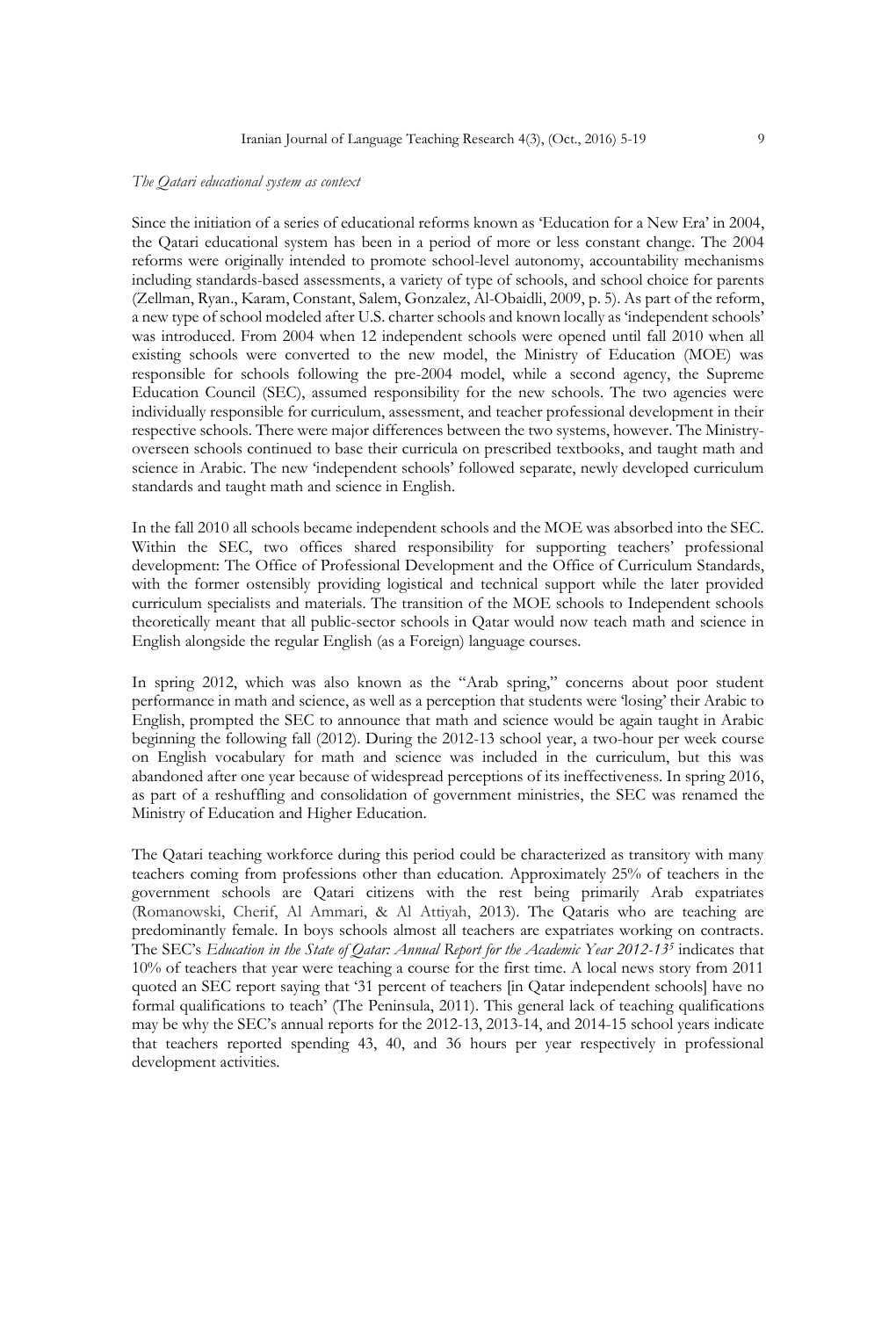#### 10 D. Freeman, D. Reynolds, W. Toledo & A. Abu-Tineh/Who provides professional …

#### *ELT professional development in Qatar—Who are the providers?*

Returning to the analysis of provision, we have identified six different organizations that offered professional development to public-sector ELT teachers between November 2012 and September 2015. These providers clustered into three sectors using the typology outlined in Section 3 above: 1) the national *government* (the Supreme Education Council); 2) *universities/ training centers*; and 3) *extra-governmental* providers (such as embassies). Neither of the other two categories—local educational authorities or educational materials suppliers-- are active professional development providers in Qatar. The former, because the small scale of the national educational system is not further subdivided; the latter, probably due to the relatively small market the Qatari school system represents.

Table 3 below summarizes professional development provision according to these three categories:

#### Table 3

*Who provides ELT professional development in Qatar (2012 - 2015)?* 

|                                   | <b>GOVERNMENT</b>                     | <b>UNIVERSITIES &amp;</b><br><b>TRAINING</b><br><b>CENTERS</b> | EXTRA-<br><b>GOVERNMENTAL</b>                                    |
|-----------------------------------|---------------------------------------|----------------------------------------------------------------|------------------------------------------------------------------|
| <i>Typical</i><br>provider in the | Supreme Education<br>Council          | Local university                                               | US Embassy or British<br>Council                                 |
| group                             |                                       |                                                                |                                                                  |
| Reasoning                         | To reach all teachers                 | To meet government<br>needs,<br>and to stay in business        | To support the use of<br>English and<br>'soft diplomacy' agendas |
| <i><b>Objective</b></i>           | A priority dissemination<br>objective | A service-viability<br>objective                               | A soft-diplomacy<br>objective                                    |
| $#$ of events                     | $(10\%)$<br>15                        | 119 $(79%)$                                                    | 16 $(11\%)$                                                      |
| Format                            | Event-based                           | Short course                                                   | Long course                                                      |

During the period of the study, the majority of professional events (79%) were presented by universities and training centers, however most of these operated on a sort of 'flow through' basis in which the ministry nominated the topics and funded the offerings. The ministry itself only offered 10% of the events. The professional development provided by extra-governmental sources came from two groups: the British Council (11 events) and the US Embassy (4 events). Each of these three sectors seemed to have a distinct agenda. The ministry was responsible for reaching all ELT teachers in the public-sector schools with the curricula and assessment information they deemed necessary, in what we label a 'priority dissemination' approach. However, they operated largely through the universities, which designed and offered events. As alternative providers, universities were dependent on the government both for funding and for creating positive conditions for teachers to participate, which led to what we call a 'service-viability' approach. The extra-governmental providers operated outside this chain of directed delivery and service-viability, although they needed to get ministry agreement for teachers to participate. These two extragovernmental providers shared a 'soft-diplomacy' objective in that they hoped teachers would develop or deepen an affinity with their respective countries (the US and the UK) and cultures.

The above analysis uses 'event' as a metric. It is important to note, however, that the definition is itself fungible. To better understand the providers' perceptions, we resisted giving an *a priori* definition of 'event', preferring instead to let the providers give their views. These views differed, as did the meanings participants made of them. With this flexibility in mind, we characterized the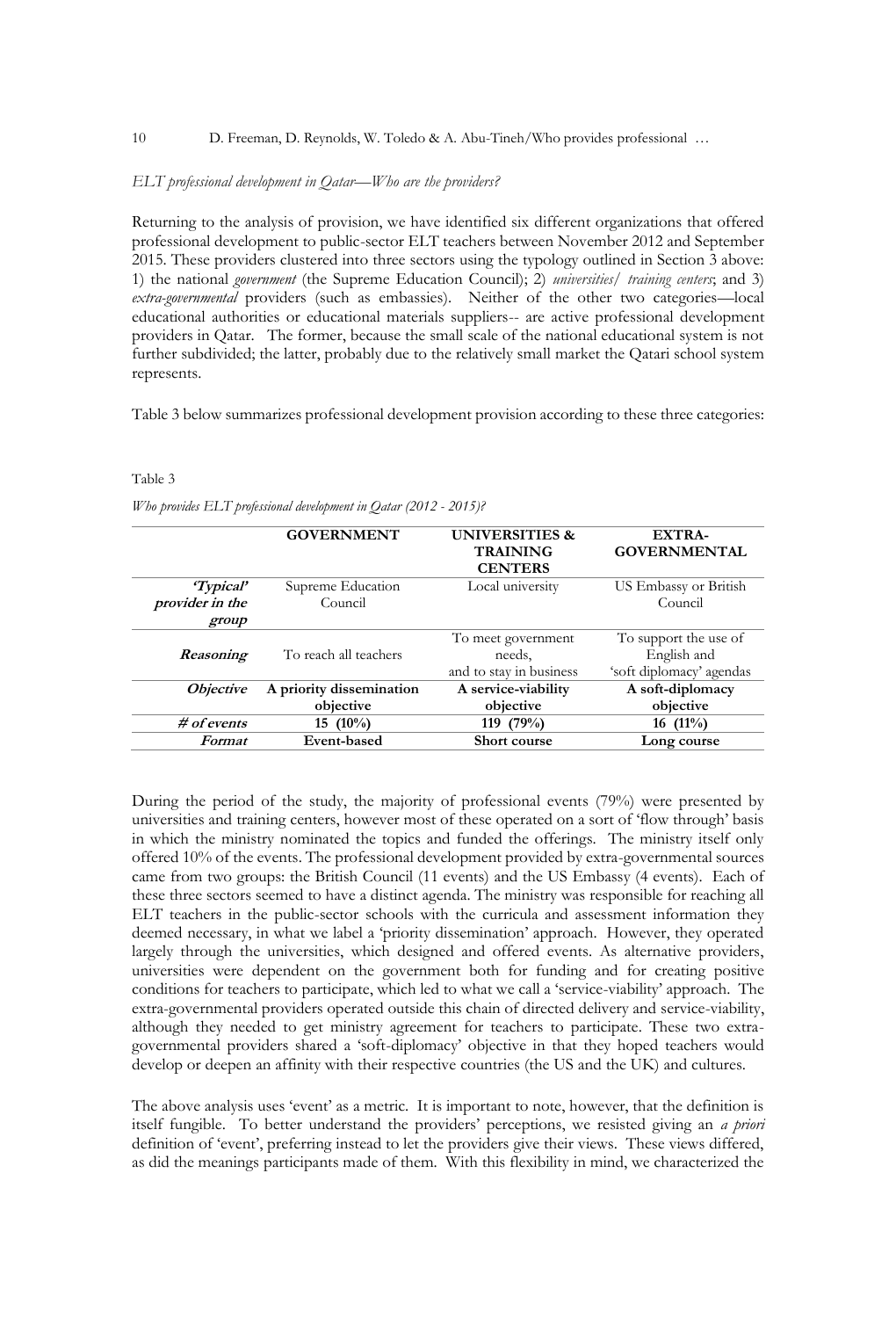government provision, which was largely single meetings, as *event-based*; while the universities tended to run *short courses*, perhaps reflecting the norm of their hosting institutions. The extragovernmental providers, on the other hand, tended to favor extended series of meetings or *long courses*, often run over a school year

#### *Professional Learning - What topics are offered?*

These data present an operational portrait of ELT professional development, which a closer analysis of the topics helps to fill out. Table 4, is based on a token-type analysis of the 150 events offered during this three-year period.

#### Table 4

| Categorized                     | N              | Categorized                   | N              |
|---------------------------------|----------------|-------------------------------|----------------|
| (by Provider's name of event)   | $(150$ events) | (by Provider's name of event) | $(150$ events) |
| Methodologies (Specific skills) | 34 $(23%)$     | Classroom Management          | $10(7\%)$      |
| Methodologies (General)         | 29(19%)        | Research                      | 10(7%)         |
| Assessments/Evaluations         | $17(11\%)$     | Professional Learning         | 11 $(7%)$      |
| Program Specific Training       | $16(11\%)$     | Merged/Integrated Classrooms  | 5 $(3\%)$      |
| Methodologies of ELT and        | 12 $(8%)$      | Technology                    | 4 $(3%)$       |
| Literacy                        |                |                               |                |
|                                 |                | <b>Standards</b>              | 2 $(1%)$       |

*Professional development by topic (2012 - 2015)?*

*Note: The two columns are for ease of display*

It is not surprising perhaps that half of professional development events during this period (50%) concerned teaching methodologies of some sort: 23% focused on ELT skills (e.g. listening, speaking, etc.), 19% on general teaching methodologies (e.g. *Multiple Intelligences in the Classroom*), and 8% on ELT in relation to literacy (e.g. *Creating a Balanced Literacy Program in Your Classroom*). The less common professional development offerings, listed in the right column of Table 3, totaled just under a third (28%) of the offerings. These concerned more general topics of classroom teaching and education such as *Classroom Management,* which focused on preparing teachers to manage students' behaviors and their classroom schedules, and *Merged/ integrated classrooms*, which prepared teachers with strategies to teach in 'mixed ability' classrooms.

#### **Provision by topic**

Comparing the topics offered by three sectors reveals differences in the views of professional learning they promoted, and the meanings teachers might make of what each sector offered. The sequence of figures below (Figures  $3 - 5$ ) represents the distribution of topic by provider, and the percent that each topic made up of the provider's overall offerings.

 $\overline{\phantom{a}}$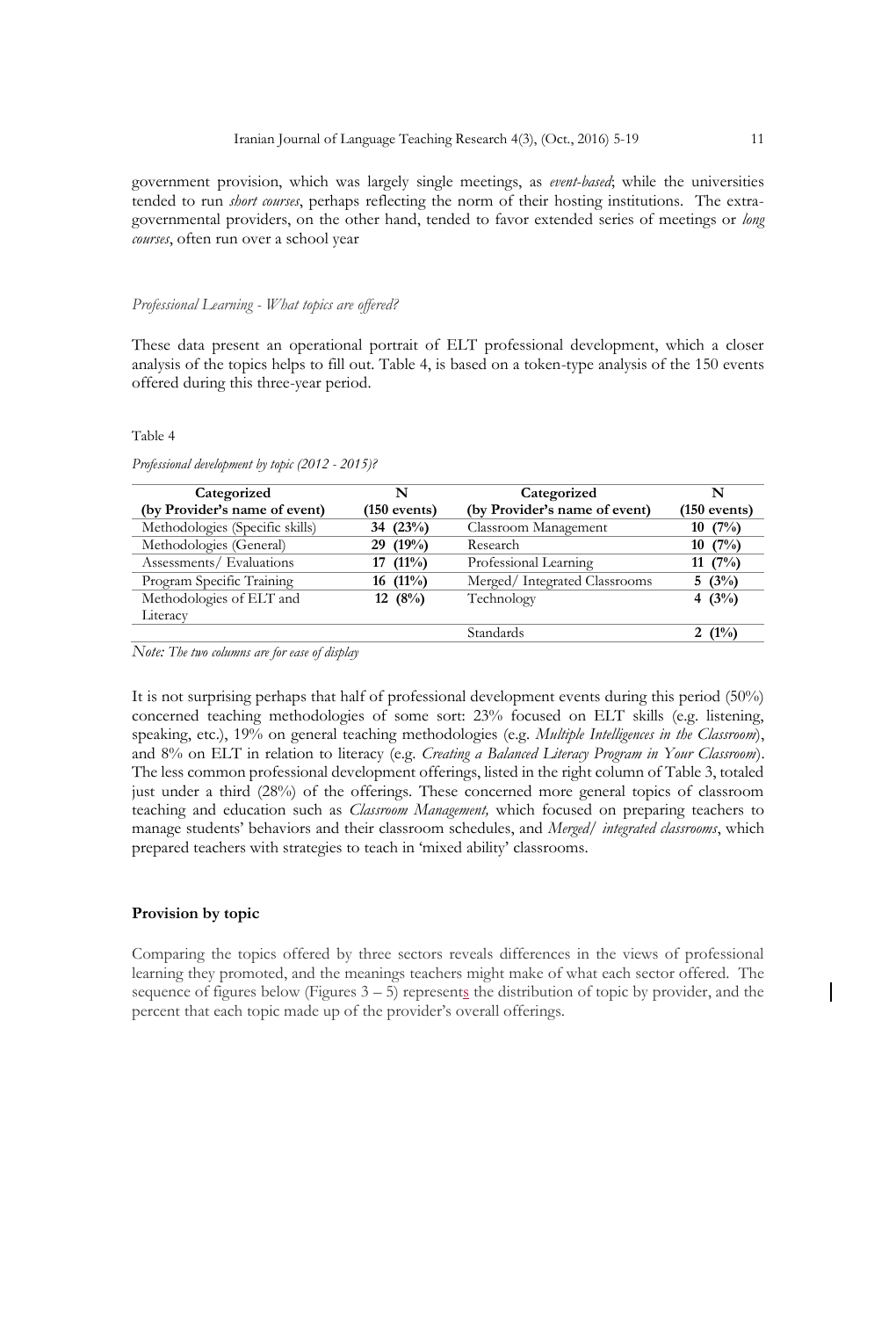#### *Government providers*



*Figure 1.* Professional Development Topics Offered by Government Providers

The professional development offered by government providers focused primarily on specific teaching methodologies related to *English language and literacy* (20%) and other *specific skills* areas (40%), which likely reflects the skills-based structure of the national curriculum standards used to guide English instruction. Unlike the other two groups of providers, both *standards* (13%) and *classroom management* (13%) also featured prominently. Collectively, these offerings suggest that the ministry's dissemination priorities (see Table 2) were ensuring that teachers are prepared to teach according to national standards and to manage their classrooms.

# *Universities and Training Centers*

University training centers were responsible for four-fifths of the professional development events during this time period (79%, see Table 3). As might be expected, their offerings varied considerably in keeping with the sector's objective of service and viability. As reflected in Figure 2 approximately half (51%) concerned *methodologies* of some kind, of which the most focused on *general teaching methodologies* (22%). Other topics included assessments (13%), for example *Steps in Building Achievement Tests and Designing the Learning Outcomes*, and professional learning (9%), for example *Mentoring Skills*. However, these local providers did not offer anything on standards, perhaps indicating that either they wanted to defer to the government on that content or that the ministry preferred to maintain control over it as part of the national reform.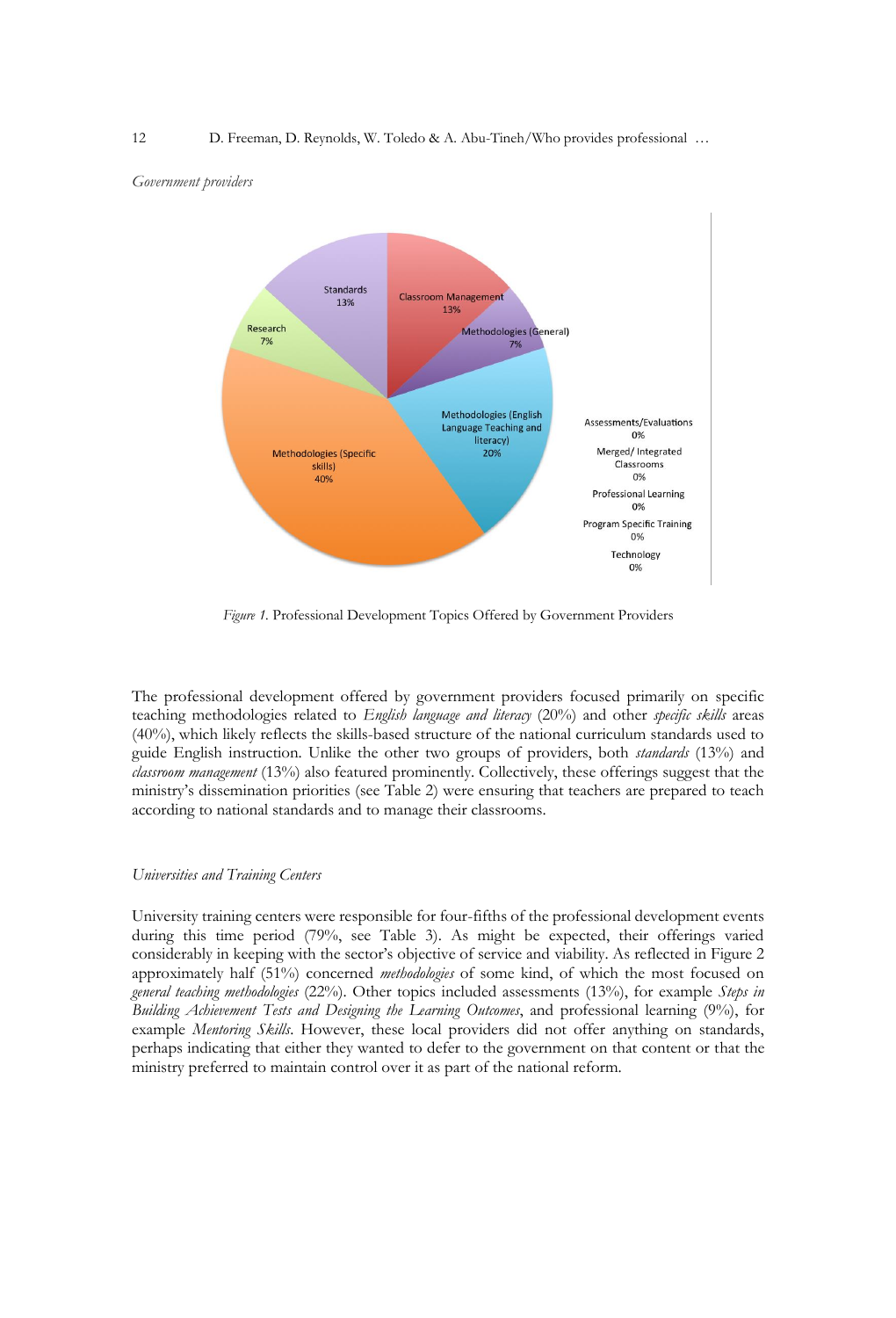

*Figure 2.* Professional Development Topics Offered by Universities and Training Centers

#### *Extra-governmental providers*

Figure 3 combines the two extra-governmental professional development providers, the British Council and the US Embassy. These providers focused primarily on *specific teaching* methodologies related to *English language and literacy* (31%) and other *specific skills* (19%). Reflecting their practices and traditions, these two providers used *specific ELT methodology* (50%) as a vehicle for engaging teachers. However, in contrast to the governmental sector, they did not offer anything related to *standards* or *classroom management*, suggesting their soft-diplomacy objective of promoting English, and how it is taught. Emphasizing that end as well, a large percentage (38%) of their professional development events focused on *program-specific training*. For example, the US Embassy, working with the ministry, offered a creative writing contest for students and a parallel training program for teachers, which ran over two school years. These providers also emphasized connecting ELT teachers with their peers outside Qatar through various mechanisms like online programs and global professional assessments. In this sense, these extra-governmental providers reflect the unique role of English that combines a classroom content area and a professional *lingua franca* (Freeman, 2016).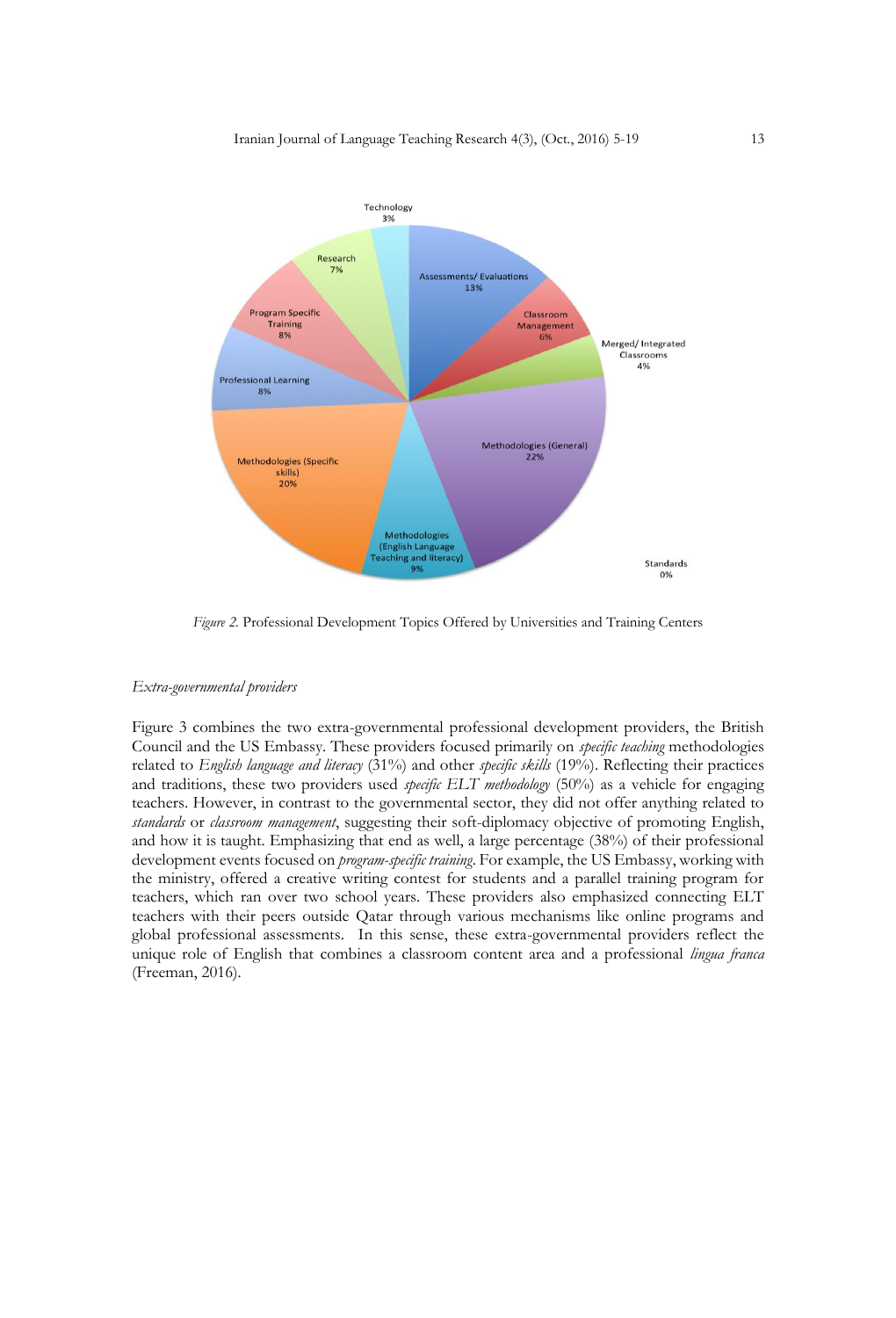

*Figure 3*. Professional Development Topics Offered by Extra-governmental Providers

# **What professional development provision says about 'what matters' in ELT in Qatar**

We began this paper with the argument that understanding of what providers offer as professional development helps to frame what matters in English language teaching in a national education system. Analyzing these offerings as *opportunities to learn* can articulate the values and perceptions of the work environment in which teachers live professionally. This phenomenological approach to teacher learning differs from the view of professional development as a behavioral intervention – that teachers are trained in certain practices (for example, literacy methods or using technology in particular ways), and then both the professional development, and their teaching, can be evaluated based on the fidelity of implementing those practices (e.g. Desimone, 2009). In documenting what is available as professional development in ELT in a national context at a point in time, phenomenological studies like this aim to understand how teachers make sense of what is expected of them. Close analysis of these professional development opportunities is an entry point in that process.

# **Summary interpretation**

To summarize the interpretation of these analyses. In Qatar, professional development presents teachers with a view of English language teaching as:

- **Highly focused on methodological expectations and skills**, which blend ELTspecific and general teaching. All three sectors offered events in this topic area, which represented fully half of the total during the three-year period. Further, both the university/training center sector, with its emphasis on 'short courses', which provided the majority of events, and the two extra-governments providers, with their 'long courses', seem to underscore the importance of pedagogical expertise. *It would seem almost inescapable then that ELT teachers would perceive the expectations of their work, and the knowledge and skills on which it is based, as primarily pedagogical.* Methodology seems to be what providers wanted them to learn; this pedagogical expertise is seen to offer a connection to a globalized ELT profession.
- **Animated by a set of policy priorities around the managing learning environment, assessment, and standards***.* Just under a fifth (19%) of the professional development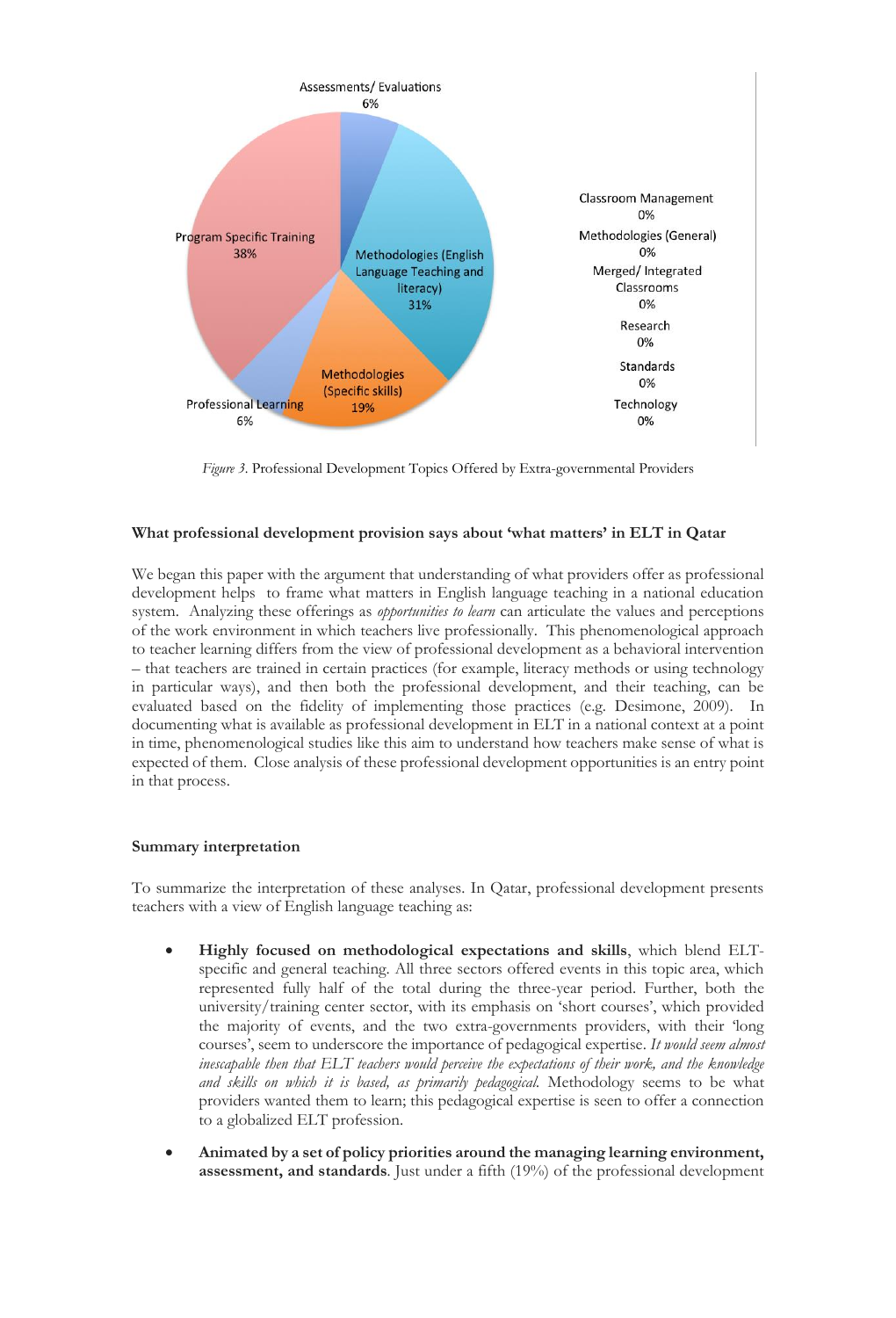offerings combined to focus on these areas; perhaps more saliently however, they made up a quarter of government-provider professional development. *There seems to be a split or bifurcated message to teachers here—that pedagogical expertise, developed and exercised individually, is centrally important to ELT, but that this expertise needs to integrate (or perhaps even compete with) how students are 'managed' in order to achieve declared learning outcomes.* In other words, the socio-professional message seems to be: 'Teach well, teach correctly, and teach according to governmental expectations.

 **Methodological knowledge and skills are the currency of a teaching identity.** The two summary points above suggest that the national ecology of professional development confronts public-sector English language teachers with the premise that *knowing and using teaching methodologies appropriately, according to both governmental expectations and global ELT norms, are central to one's functional identity as a teacher*.

The analyses presented here do not include data of teachers' perceptions from the national survey (see 'Phase 2 in Table 1). However, they do provide insight into providers' *de facto* views of what matters as important to—and for—ELT teachers in Qatar. Further, the organization of professional development provision suggests what the sectors believe or assume about how new skills and knowledge 'enter' schools.

The interplay of the government and university-training center sectors is a case-in-point, and particularly illustrative of how opportunities to learn communicate meaning and underlying agendas. The providers in the *government* sector structure their offerings in a few single-session events that focus on the skills and practices, which they have prioritized. The sector 'outsources' elaboration on the curriculum and practices of 'good teaching' to the *university/training* center providers, which can raise a question about how teachers perceive this distribution of professional development events and topics. The distribution could subtly position the government ministry as the authority on curricular and instructional matters, however it leaves pedagogical expertise—and indeed visions of what 'good teaching' is and how it is practiced-- outside the ministry's purview. The long-term courses offered by the extra-governmental providers, which are more substantive, may further contribute to perceptions that expertise is located not only outside of the ministry but even outside of the country.

# **Implications beyond Qatar**

These findings certainly suggest implications that go beyond the particular national context of Qatar. National environments do foster views of what matters for teachers to know and be able to do. The professional development offerings-- the topics, formats, and most critically who provides what-- all contribute to valuing and supporting some forms of teaching over others. This constellation can suggest views of what constitutes 'good' or 'up-to-date' teaching. In ELT, the process is made more complex by the involvement of two sectors that provide professional development and that operate transnationally. ELT materials suppliers, with their commercial aims, and extra-governmental organizations (like the British Council or the US Department of State), with their soft-diplomacy objectives, tend to promote transnational views of 'good' English language teaching, which co-exist and to some degree interact with the expectations of the national environment. All of which can make the position of the ELT teacher more complicated in trying to respond to the expectations raised by these different sectors of professional development. For example, the current emphasis in the extra-governmental sector on 'continuing professional development', while it promotes the importance of life-long learning, can also suggest to teachers that they are permanently in a catch-up mode around new information and teaching ideas. Even as they are trying to meet governmental and local authority expectations, there is more to do in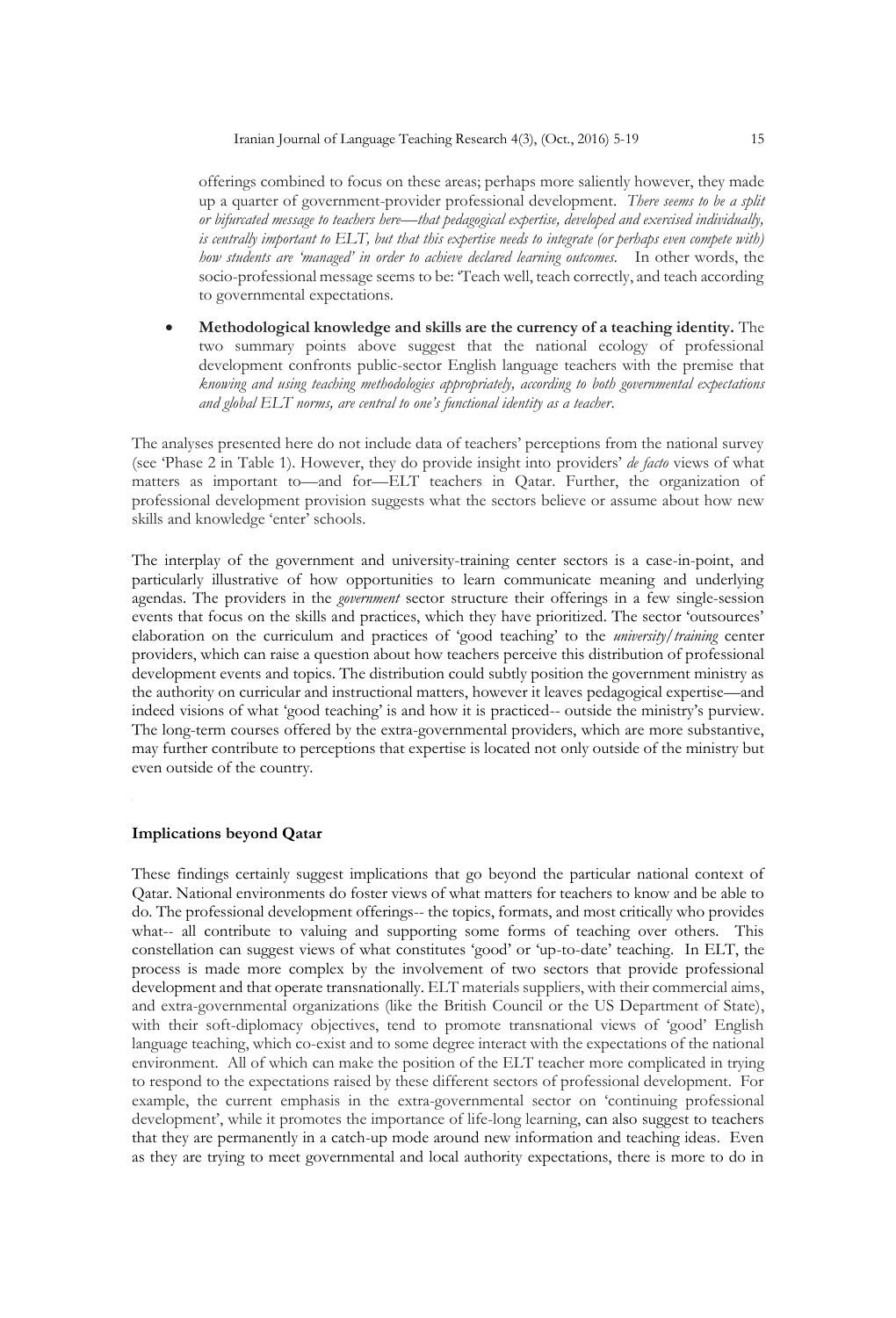order to "improve … their agency and develop their organisation and their pupils" (Padwad & Dixit, 2011, p. 7).

Structurally, it is clear that, while the government sector cannot—and probably should not attempt to—provide all the professional development offered in the national system, the ministry has a definite role in articulating consistent policy goals and standards. We have found in other national studies that, given the complexity of delivering classroom teaching, governmental policies seem to function best as a framework that guides the professional development in the national setting. Insofar as the other sectors (local education authorities; universities / training centers; extragovernmental organizations; and ELT materials suppliers) participate nationally, it can be advantageous if they too operate within this framework. Working in this way can bring a certain lived consistency for teachers who participate, and tends to make more real the 'assumption of coherence' mentioned at the start of this paper.

### **Closing caveats**

We conclude this paper with two caveats. This analysis is silent with respect to the argument at the beginning of the paper: that teachers are responsible for failing to implement what they have 'learned' in professional development in support of given reform plans. However, the data clearly do not support the 'assumption of coherence'—that professional development policies, offerings, and implementation are well aligned – which anchors most government-led professional development. Within Qatar's relatively small national educational system, there are distinct agendas for professional development, and only partial coordination of events. There are varying assumptions about how to provide professional development, whether as single, short-, or longcourse 'events'. Moreover, the government sector, which is arguably responsible for setting the agenda nationally, seems to be indirectly promoting questions about what matters in terms of pedagogical expertise.

The final caveat is with respect to future analyses. This paper has focused here on providers' professional development offerings, and our interpretation of them, and therefore only accounts for what providers see teachers would (or should) learn from these events. Clearly, teachers' own views of professional development events, and what they believe they take from them, is equally significant to this analytic enterprise. The work of the *Learning4Teaching* project continues to examine data about this interplay between providers' and teachers' perceptions of professional development.

Which brings us back to the question of studying professional development at scale, a challenge which, according to Cohen and Ball (2007, p. 35), is "... as much a qualitative as a quantitative problem". They continue:

> [T]he very meaning of scale is distinctive, because its qualitative elements can be as important as, or more important than, quantitative elements. How deeply an innovation permeates practice may be as important to an assessment of its success at scale as how many sites adopt it, and innovations differ in how much is needed for them to deeply affect practice." (p. 20).

This injunction directs us to examine how teachers perceive professional development, and make meaning from the learning opportunities in which they take part.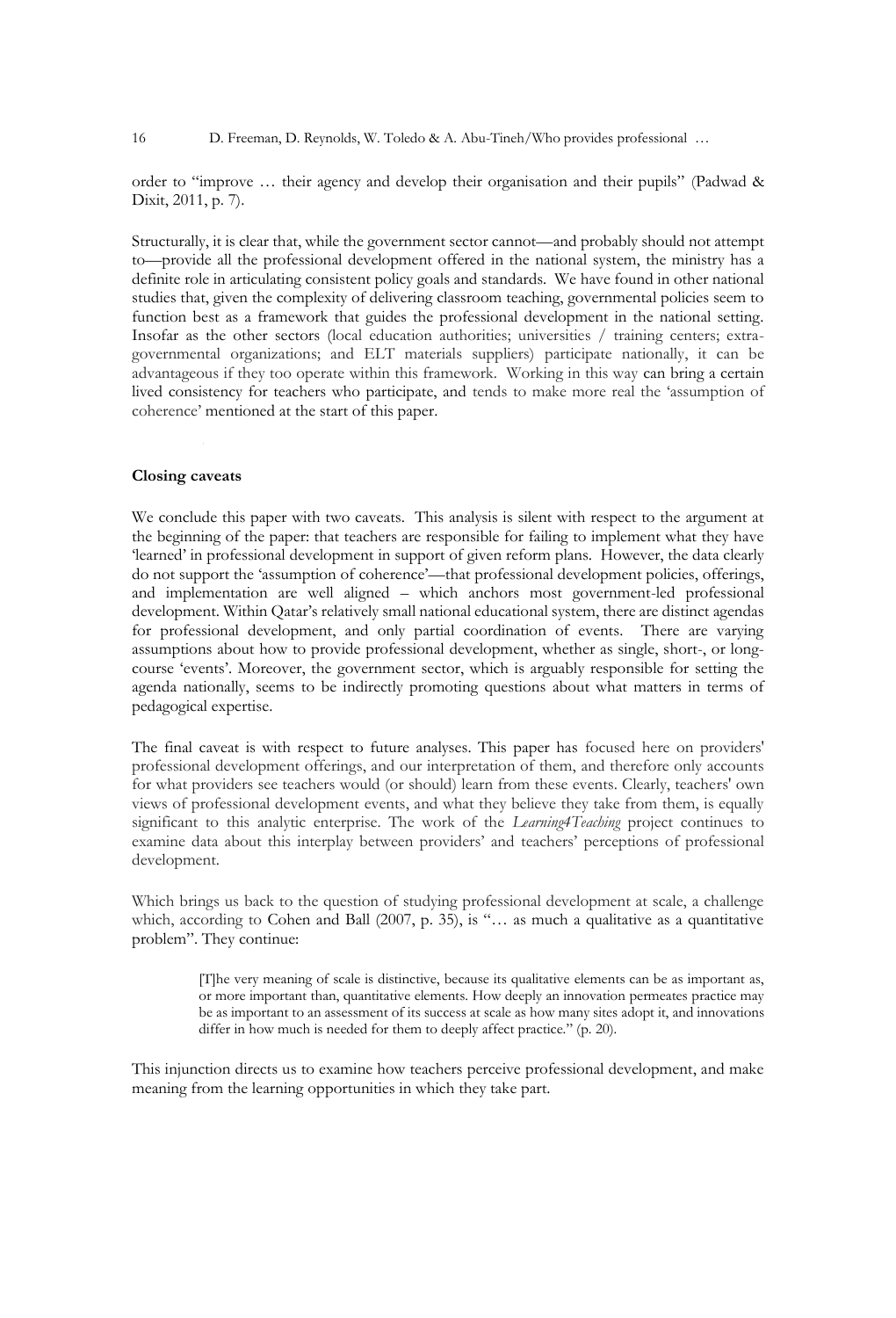#### **References**

- 'Above 30pc teachers not qualified'. (2011, September 4). The Peninsula. Doha, Qatar. Retrieved from [http://www.thepeninsulaqatar.com/news/qatar/163929/above-30pc-teachers](http://www.thepeninsulaqatar.com/news/qatar/163929/above-30pc-teachers-not-qualified)[not-qualified.](http://www.thepeninsulaqatar.com/news/qatar/163929/above-30pc-teachers-not-qualified)
- Avalos, B. (2000). Policies for teacher education in developing countries. *International Journal of Educational Research*, *33*(5), 457-474.
- Birman, B. F., Desimone, L., Porter, A. C., & Garet, M. S. (2000). Designing professional development that works. *Educational Leadership*, *57*(8), 28-33.
- Blömeke, S. (2012). Content, professional preparation, and teaching methods: How diverse is teacher education across countries? *Comparative Education Review*, *56*(4), 684-714.
- Clarke, J., & Dede, C. (2009). Design for scalability: A case study of the River City curriculum. *Journal of Science Education and Technology, 18* (4), 353-365.
- Coleman, H (ed). *Dreams and Realities: Developing Countries and the English Language.* London: British Council.
- Cohen, D. K., & Ball, D. L. (2007). Educational innovation and the problem of scale. In Schneider, B. & McDonald, S. (Eds.), *Scale- up in education* (Vol. I, pp. 19-36). Lanham, MD: Rowman & Littlefield.
- Desimone, L. (2009). Improving impact studies of teachers' professional development: Toward better conceptualizations and measures. *Educational Researcher, 38*(3), 181-199.
- Desimone, L. M., Porter, A. C., Garet, M. S., Yoon, K. S., & Birman, B. F. (2002). Effects of professional development on teachers' instruction: Results from a three-year longitudinal study. *Educational Evaluation and Policy Analysis*, *24*(2), 81-112.
- Dimmock, C., & Yong Tan, C. (2013). Educational leadership in Singapore: Tight coupling, sustainability, scalability, and succession. *Journal of Educational Administration, 51* (3), 320- 340.
- Djukic, M., Fulmer, T., Adams, J. G., Lee, S., & Triola, M. M. (2012). NYU3T: teaching, technology, teamwork: a model for inter-professional education scalability and sustainability. *Nursing Clinics of North America, 47* (3), 333-346.
- Educational Development Center. (2011). *Scaling innovation: A preliminary review of the literature.* Newton MA: National Center for Scaling Up Effective Practice.
- Freeman, D. (2016). *Educating second language teachers: The same things done differently*. Oxford: Oxford University Press.
- Garet, M. S., Porter, A. C., Desimone, L., Birman, B. F., & Yoon, K. S. (2001). What makes professional development effective? Results from a national sample of teachers. *American Educational Research Journal*, *38*(4), 915-945.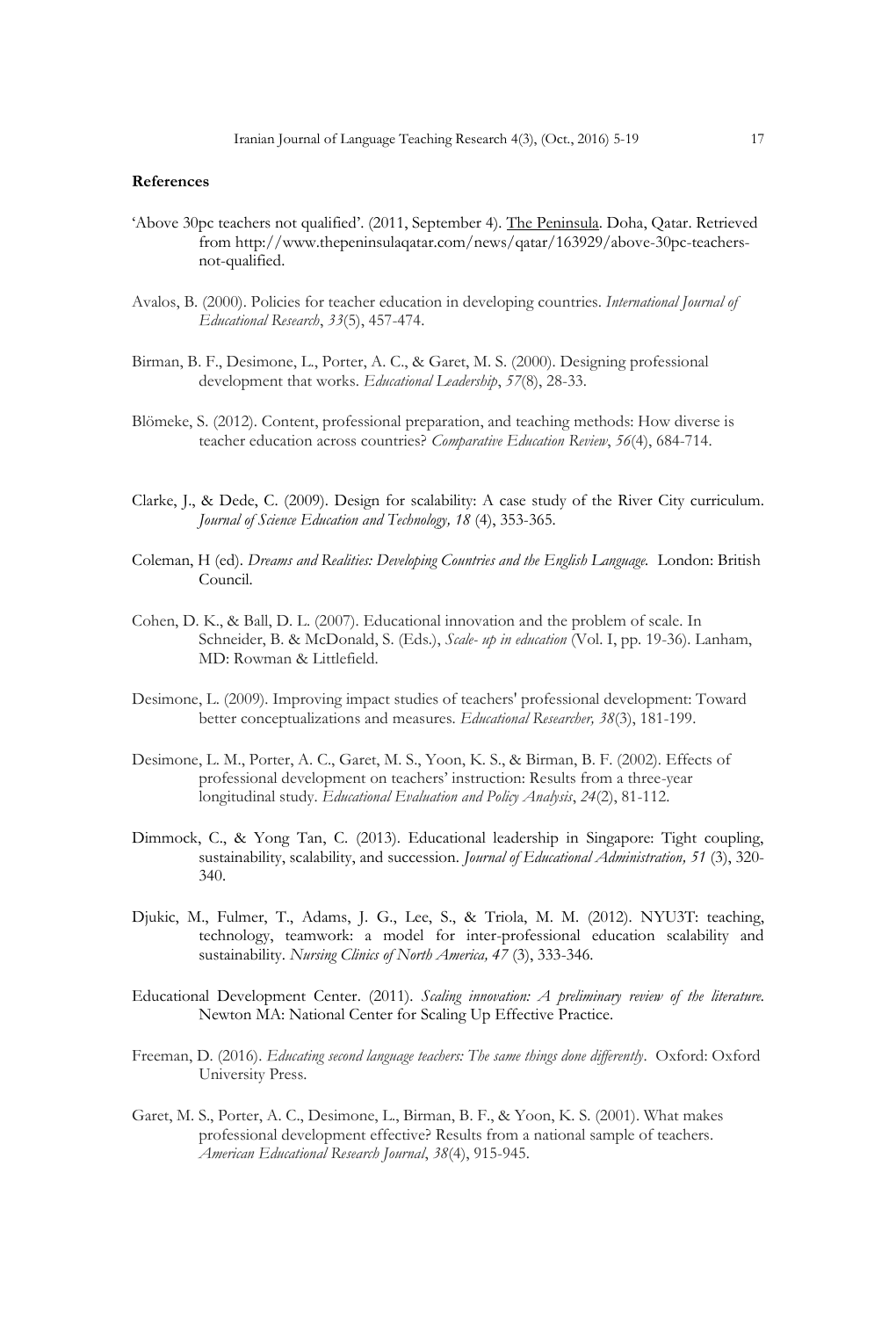- Kennedy, M. M. (2005). *Inside teaching: How classroom life undermines reform*. Cambridge MA: Harvard University Press.
- Knight, J. 2009. What can we do about teacher resistance? *Phi Delta Kappan, 90*(7) 508-513.
- Little, J. W. (1993). Teachers' professional development in a climate of educational reform. *Educational Evaluation and Policy Analysis*, *15*(2), 129-151.
- Padwad, A. & K. Dixit. (2011) *[Continuing Professional Development: An Annotated Bibliography](http://englishagenda.britishcouncil.org/books-resource-packs/continuing-professional-development-%E2%80%93-annotated-bibliography)*. Spring Garden: British Council
- Richter, D., Kunter, M., Klusmann, U., Lüdtke, O., & Baumert, J. (2014). Professional development across the teaching career. In S. Krolak-Schwerdt, S. Glock & M. Böhmer (Eds.), *Teachers' professional development* (pp. 97-121): SensePublishers.
- Romanowski, M. H., Cherif, M., Al Ammari, B., & Al Attiyah, A. (2013). Qatar's educational reform: The experiences and perceptions of principals, teachers and parents. *International Journal of Education*, *5*(3), 108–135.
- Schneider, B. & McDonald, S. (Eds) (2007), *Scale- up in education*. Lanham, MD: Rowman & Littlefield.
- Organization for Economic Cooperation and Development. (2009). First results from TALIS. *Teaching and Learning International Survey, OECD*. Paris: Author. [\(doi.org/10.5296/ije.v5i3.3995}](http://doi.org/10.5296/ije.v5i3.3995)
- Weddell, M. 2011. 'More than just 'technology': English language teaching initiatives as complex educational changes.' In H. Coleman (ed). *Dreams and Realities: Developing Countries and the English Language.* London: British Council. Section 13.
- [Zellman, G. L., Ryan, G. W., Karam, R., Constant, L., Salem, H., Gonzalez, G., Al-Obaidli, K.](http://www.rand.org/pubs/monographs/MG880/)  [\(2009\). I](http://www.rand.org/pubs/monographs/MG880/)mplementation of the K-[12 education reform in Qatar's schools](http://www.rand.org/pubs/monographs/MG880/)[. \(No.](http://www.rand.org/pubs/monographs/MG880/)  [RAND\\_MG880\). Santa Monica, CA: RAND Corporation. Retrieved from](http://www.rand.org/pubs/monographs/MG880/) [www.rand.org/ pubs/ monographs /MG880/](http://www.rand.org/%20%20pubs/%20monographs%20/MG880/)

**Donald Freeman** leads the *Learning4Teaching* Project and a professor, School of Education, University of Michigan. He is author most recently of *Educating second language teachers: 'The same things done differently'* (Oxford University Press, 2016). His research focuses on equity and access in ELT professional development.

**Dudley Reynolds** is President of the TESOL International Association and a Teaching Professor of English at Carnegie Mellon University in Qatar where he teaches first-year writing. His research focuses on teacher development and second language literacy issues.

**Will Toledo** is a PhD candidate in Teaching and Teacher Education at the University of Michigan. His research interests focus on civic literacy and teacher-led curriculum development